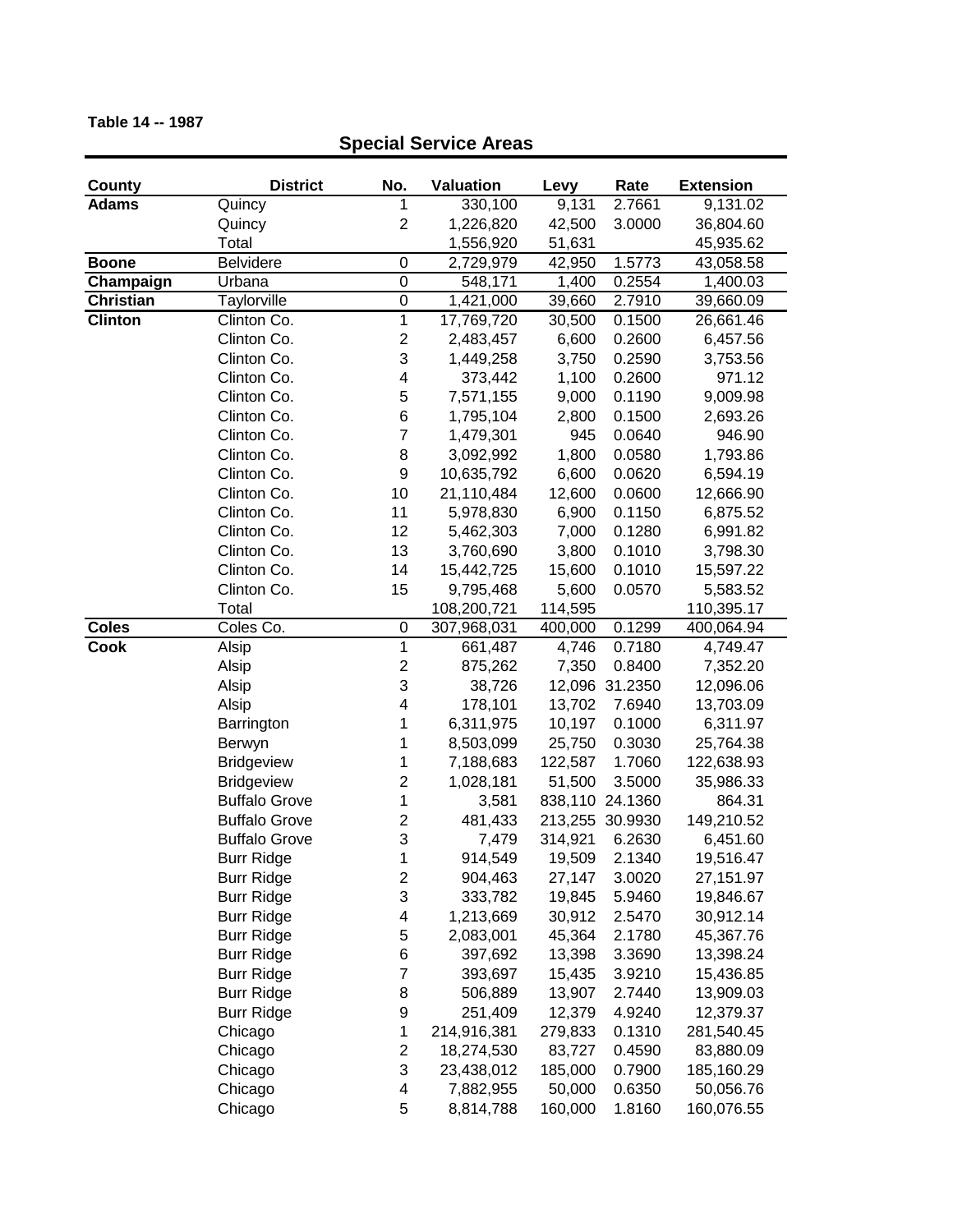| County            | <b>District</b>     | No.              | Valuation               | Levy      | Rate   | <b>Extension</b> |
|-------------------|---------------------|------------------|-------------------------|-----------|--------|------------------|
|                   | Chicago             | 7                | 9,771,240               | 343,321   | 3.5140 | 343,361.37       |
|                   | Cicero Twp          | 0                | 16,360,776              | 52,959    | 0.3240 | 53,008.91        |
|                   | Countryside         | 1                | 2,075,394               | 76,282    | 3.6760 | 76,291.49        |
|                   | Evanston            | 3                | 65,146,310              | 104,951   | 0.1620 | 105,537.02       |
|                   | Flossmoor           | 1                | 1,003,496               | 28,980    | 2.8880 | 28,980.96        |
|                   | Glenview            | 1                | 2,725,715               | 7,350     | 0.2700 | 7,359.43         |
|                   | Glenview            | $\overline{c}$   | 318,390                 | 4,755     | 1.4940 | 4,756.74         |
|                   | Glenview            | 3                | 343,909                 | 3,129     | 0.9100 | 3,129.57         |
|                   | Glenview            | 4                | 756,273                 | 14,529    | 1.9220 | 14,535.56        |
|                   | Glenview            | 5                | 138,706                 | 6,297     | 4.5400 | 6,297.25         |
|                   | Hanover Park        | 1                | 1,908,376               | 44,966    | 2.3570 | 44,980.42        |
|                   | Maywood             | 1                | 466,686                 | 23,790    | 5.0980 | 23,791.65        |
|                   | Maywood             | $\overline{c}$   | 574,792                 | 22,836    | 3.9730 | 22,836.48        |
|                   | Maywood             | 3                | 184,340                 | 8,536     | 4.6310 | 8,536.78         |
|                   | <b>Morton Grove</b> | 1                | 3,206,901               | 95,905    | 2.9910 | 95,918.40        |
|                   | Mt.Prospect         | 1                | 2,355,466               | 23,971    | 1.0180 | 23,978.64        |
|                   | Mt.Prospect         | $\overline{c}$   | 2,508,981               | 27,549    | 1.0980 | 27,548.61        |
|                   | Mt.Prospect         | 3                | 936,909                 | 4,919     | 0.5250 | 4,918.77         |
|                   | Mt.Prospect         | 4                | 1,215,786               | 9,838     | 0.8100 | 9,847.86         |
|                   | Mt.Prospect         | 5                | 484,156,310             | 1,447,001 | 0.2990 | 1,447,627.36     |
|                   | Oak Lawn            | 1                | 6,374,361               | 9,417     | 0.1480 | 9,434.05         |
|                   | Oak Park            | 1                | 685,389                 | 1,030     | 0.1510 | 1,034.93         |
|                   | Oak Park            | $\overline{c}$   | 12,977,447              | 389,318   | 3.0000 | 389,323.41       |
|                   | Palatine            | 1                | 5,517,534               | 52,377    | 0.9500 | 52,416.57        |
|                   | Park Ridge          | 1                | 7,257,438               | 91,994    | 1.2640 | 91,734.01        |
|                   | Park Ridge          | $\overline{c}$   | 3,706,556               | 6,030     | 0.1630 | 6,041.68         |
|                   | Park Ridge          | 3                | 21,671,515              | 34,372    | 0.1590 | 34,457.70        |
|                   | Park Ridge          | 4                | 616,128                 | 12,039    | 1.9540 | 12,039.14        |
|                   | Park Ridge          | 5                | 596,789                 | 6,661     | 1.1170 | 6,666.13         |
|                   | Prospect Hts.       | 1                | 1,916,246               | 2,678     | 0.1400 | 2,682.74         |
|                   | Prospect Hts.       | $\overline{c}$   | 1,273,189               | 2,678     | 0.2110 | 2,686.42         |
|                   | Prospect Hts.       | 3                | 6,185,524               | 15,573    | 0.2500 | 15,463.81        |
|                   | Prospect Hts.       | 4                | 2,324,417               | 5,927     | 0.2500 | 5,811.04         |
|                   | Riverside           | 1                | 5,358,520               | 142,643   | 2.6620 | 142,643.80       |
|                   | Riverside           | $\overline{2}$   | 1,867,772               | 21,588    | 1.1560 | 21,591.44        |
|                   | Riverside           | 3                | 6,014,922               | 23,730    | 0.3950 | 23,758.94        |
|                   | Riverside           | 4                | 5,381,805               | 30,400    | 0.5650 | 30,407.19        |
|                   | Rosemont            | 1                | 41,422,526              | 137,642   | 0.3330 | 137,937.01       |
|                   | South Holland       | 1                | 2,443,424               | 25,908    | 1.0610 | 25,924.72        |
|                   | South Holland       | $\overline{2}$   | 4,631,737               | 47,040    | 1.0160 | 47,058.44        |
|                   | Westchester         | 1                | 18,455,379              | 67,063    | 0.3640 | 67,177.57        |
|                   | Westchester         | $\overline{2}$   | 40,327,609              | 138,836   | 0.3450 | 139,130.25       |
|                   | Total               |                  | 1,098,764,807 6,187,478 |           |        | 4,962,425.76     |
| <b>Cumberland</b> | Cumberland Co.      | 0                | 9,685,974               | 10,355    | 0.1062 | 10,355.79        |
|                   | Jewett              | 0                | 310,207                 | 725       | 0.2200 | 699.31           |
|                   | Toledo              | 0                | 3,605,999               | 7,920     | 0.2190 | 7,922.69         |
|                   | Total               |                  | 13,602,180              | 19,000    |        | 18,977.79        |
| <b>DeKalb</b>     | Dekalb              | $\boldsymbol{0}$ | 3,140,930               | 32,313    | 1.0391 | 32,637.40        |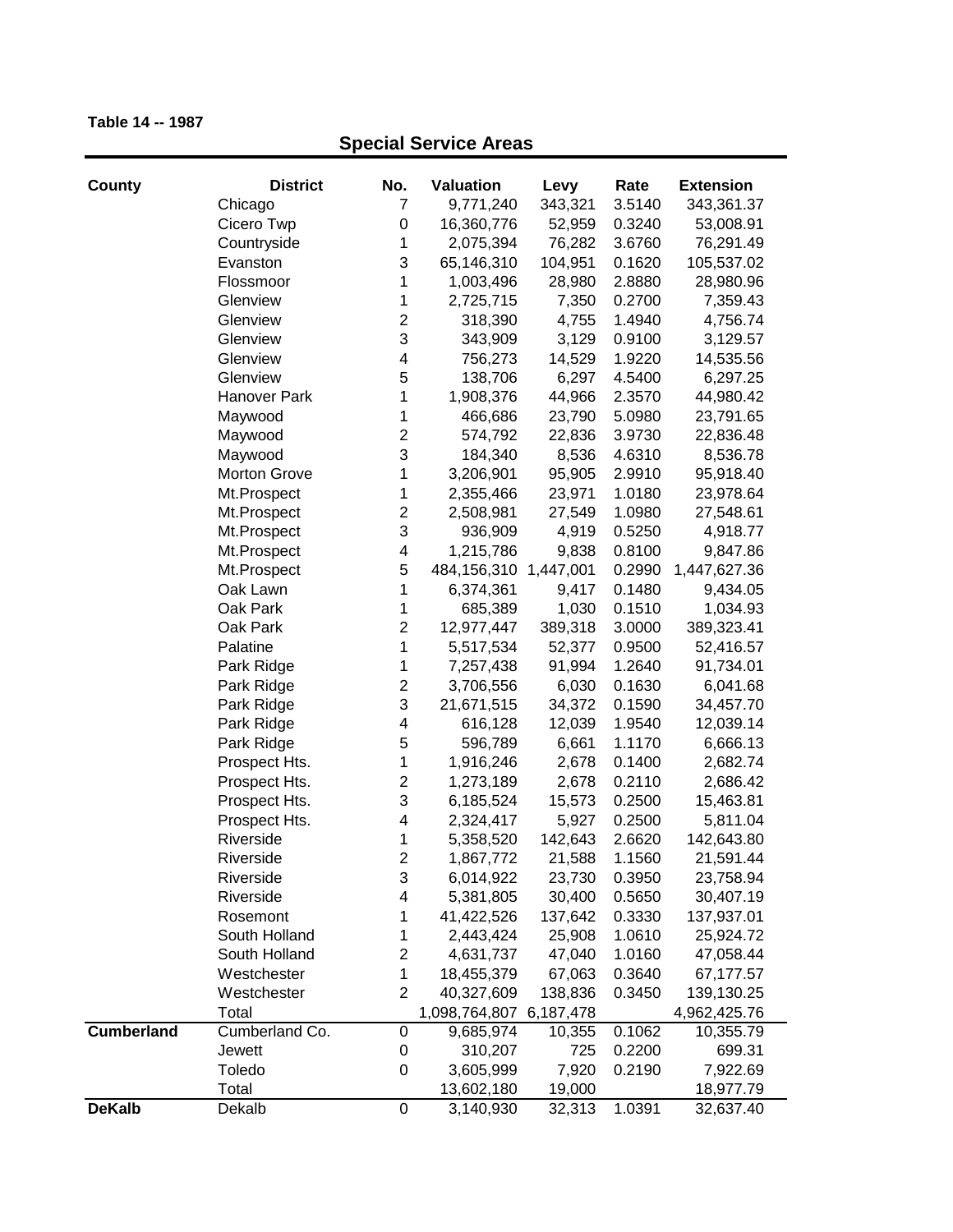| County           | <b>District</b>        | No.                     | <b>Valuation</b>      | Levy    | Rate            | <b>Extension</b> |
|------------------|------------------------|-------------------------|-----------------------|---------|-----------------|------------------|
| <b>Douglas</b>   | Villa Grove            | 0                       | 690,730               | 12,275  | 1.7773          | 12,276.38        |
| <b>DuPage</b>    | <b>Bensenville</b>     | $\boldsymbol{0}$        | 6,008,701             | 102,400 | 1.7213          | 103,427.77       |
|                  | Bloomingdale           | 0                       | 1,438,630             | 34,625  | 2.4309          | 34,971.66        |
|                  | <b>Burr Ridge</b>      | 1                       | 506,620               | 11,487  | 2.2902          | 11,602.61        |
|                  | <b>Burr Ridge</b>      | $\overline{\mathbf{c}}$ | 904,930               | ---     | 0.0000          | 0.00             |
|                  | <b>Burr Ridge</b>      | 3                       | 287,740               | 6,423   | 2.2549          | 6,488.25         |
|                  | <b>Clarendon Hills</b> | 0                       | 7,972,380             | 34,322  | 0.4349          | 34,671.88        |
|                  | DuPage                 | 1                       | 7,107,520             | 80,757  | 1.1476          | 81,565.90        |
|                  | <b>DuPage</b>          | $\overline{\mathbf{c}}$ | 2,095,930             | 47,725  | 2.2999          | 48,204.29        |
|                  | <b>DuPage</b>          | 3                       | 3,791,490             | 105,130 | 2.8006          | 106,184.47       |
|                  | <b>DuPage</b>          | 5                       | 1,188,880             | 38,972  | 3.3109          | 39,362.63        |
|                  | DuPage                 | 6                       | 1,755,670             | 21,554  | 1.2400          | 21,770.31        |
|                  | Naperville             | $\mathbf 1$             | 1,400,510             | 19,215  | 1.3858          | 19,408.27        |
|                  | Naperville             | $\overline{2}$          | 1,742,021             | 185,718 | 10.7678         | 187,577.34       |
|                  | Naperville             | 3                       | 1,395,450             | 21,084  | 1.5261          | 21,295.96        |
|                  | Naperville             | 4                       | 9,277,990             | 89,250  | 0.9716          | 90,144.95        |
|                  | Schaumburg             | 0                       | 1,395,020             | 12,164  | 0.8807          | 12,285.94        |
|                  | Villa Park             | 0                       | 185,630               | 2,118   | 1.1524          | 2,139.20         |
|                  | Warrenville            | 0                       | 19,349,104            | 139,760 | 0.7296          | 141,171.06       |
|                  | West Chicago           | 1                       | 4,158,396             | 21,200  | 0.5150          | 21,415.74        |
|                  | West Chicago           | $\overline{\mathbf{c}}$ | 16,834,470            | 208,406 | 1.2504          | 210,498.22       |
|                  | West Chicago           | 3                       | 1,545,640             | 6,820   | 0.4457          | 6,888.92         |
|                  | West Chicago           | 4                       | 797,500               | 9,000   | 0.7500          | 5,981.25         |
|                  | West Chicago           | 5                       | 179,510               | 1,200   | 0.6752          | 1,212.05         |
|                  | West Chicago           | 6                       | 316,810               | 2,500   | 0.7500          | 2,376.08         |
|                  | Wheaton                | 1                       | 10,837,610            | 30,000  | 0.2796          | 30,301.96        |
|                  | Wheaton                | $\overline{c}$          | 19,811,323            | 6,800   | 0.0347          | 6,874.53         |
|                  | Wood Dale              | 1                       | 2,672,059             | 106,000 | 4.0067          | 107,061.39       |
|                  | Wood Dale              | $\overline{c}$          | 12,050,230            | 679,250 | 5.6932          | 686,043.69       |
|                  | Total                  |                         | 137,007,764 2,023,880 |         |                 | 2,040,926.32     |
| <b>Edgar</b>     | Edgar Co.              | 0                       | 82,365,242            | 92,400  | 0.1122          | 92,413.20        |
| Effingham        | Effingham              | $\mathbf 0$             | 5,133,519             | 52,785  | 1.0000          | 51,335.20        |
| <b>Jefferson</b> | Mt.Vernon              | $\boldsymbol{0}$        | 5,550,345             | 190,600 | 3.3660          | 186,824.61       |
| <b>Kane</b>      | Algonquin              | $\mathbf 0$             | 2,047,448             | 52,680  | 2.5987          | 53,207.03        |
|                  | Aurora                 | 1                       | 2,805,742             | 50,000  | 1.0000          | 28,057.42        |
|                  | Aurora                 | 2                       | 4,862,492             | 100,000 | 1.5000          | 72,937.39        |
|                  | Aurora                 | 3                       | 318,098               | 4,300   | 1.3518          | 4,300.05         |
|                  | Aurora                 | 4                       | 253,302               | 2,750   | 1.0857          | 2,750.10         |
|                  | Elgin                  | 1                       | 4,870,132             | 29,152  | 0.5986          | 29,152.61        |
|                  | Elgin                  | $\overline{\mathbf{c}}$ | 1,022,647             |         | 343,100 33.8857 | 346,531.10       |
|                  | Geneva                 | 0                       | 12,989,641            | 31,000  | 0.2387          | 31,006.27        |
|                  | Gilberts               | 1                       | 2,456,840             | 41,400  | 1.6900          | 41,520.59        |
|                  | Gilberts               | $\overline{\mathbf{c}}$ | 1,096,351             | 12,828  | 1.1701          | 12,828.40        |
|                  | Gilberts               | 3                       | 2,456,840             | 240     | 0.0098          | 240.77           |
|                  | Gilberts               | 4                       | 1,827,056             | 5,500   | 0.5000          | 9,135.30         |
|                  | Hampshire              | $\boldsymbol{0}$        | 95,637                | 100     | 0.1046          | 100.04           |
|                  | <b>Sleepy Hollow</b>   | 0                       | 3,533,000             | 49,412  | 1.4125          | 49,903.62        |
|                  | St. Charles            | 0                       | 8,050,154             | 97,727  | 1.2140          | 97,728.87        |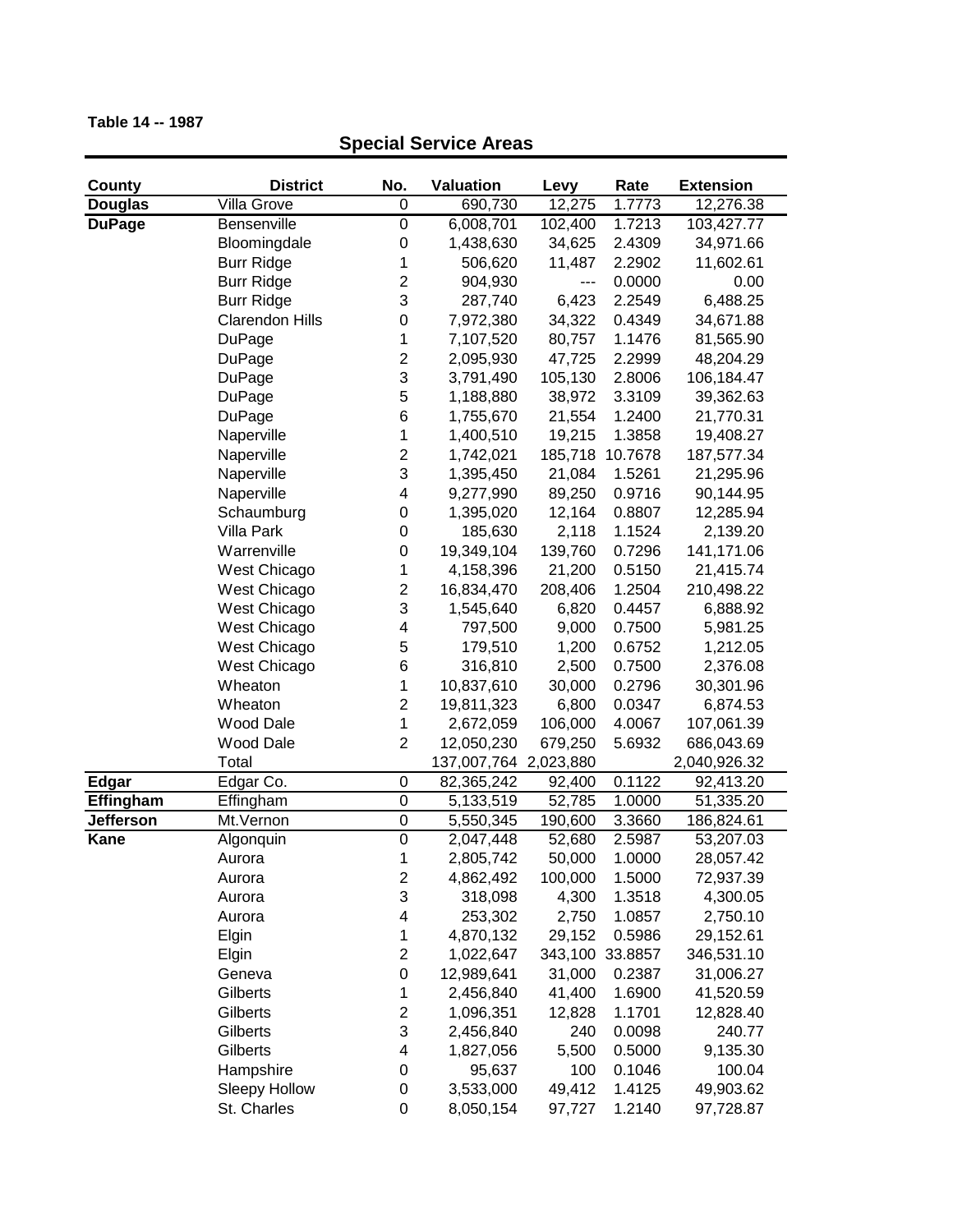## **County District No. Valuation Levy Rate Extension** Total 48,685,380 820,189 779,399.56 **Kankakee** Bradley 0 3,732,380 18,661 0.5000 18,661.90 Bradley 1 3,531,481 17,657 0.5000 17,657.41 Kankakee 2 6,536,254 123,000 1.8900 123,535.20 Manteno 3 1,296,477 13,000 1.0030 13,003.30 Total 15,096,592 172,318 172,857.81 **Knox** Galesburg 0 5,069,340 144,689 2.7157 137,668.09 **Lake** Bannockburn 1 533,883 22,695 4.2510 22,695.37 Bannockburn 2 6,656,986 40,098 0.6030 40,141.63 Bannockburn 3 6,661,455 48,004 0.7210 48,028.09 Barrington 1 9,935,497 9,900 0.0247 2,458.00 Barrington 2 4,673,708 15,000 0.3210 15,002.61 Buffalo Grove 1 3,472,374 798,200 2.8920 794,892.25 Buffalo Grove 2 225,118 203,100 2.8202 186,443.24 Buffalo Grove 3 364,903 299,925 79.1169 288,699.94 Green Oaks  $1$  226,069 4,094 1.8120 4,096.37 Highland Park 1 3,640,972 --- 0.0000 0.00 Highland Park 2 396,509 3,184 0.8040 3,187.94 Highland Park 3 1,064,650 33,803 3.1760 33,813.28 Lake Co. 2010 10:414,577 137,777 0.7100 137,843.50 Lake Co. 2 5,898,535 84,532 1.4353 84,659.56 Lake Forest 1 8,216,426 100,135 1.2190 100,158.24 Lake Forest 2 1,905,087 34,323 1.8020 34,329.67 Lake Zurich 1 955,718 8,088 0.8470 8,094.94 Lincolnshire 1 2,290,107 18,808 0.8220 18,824.68 Lindenhurst 1 42,140 151,164 58.7190 151,164.19 Riverwoods 1 7,463,439 82,824 1.1100 82,844.18 Total 84,038,153 2,095,654 2,057,377.68 **LaSalle** Utica 3 2,444,767 28,869 1.1963 29,246.75 **McDonough** Macomb 0 2,652,510 19,175 0.7230 19,177.64 **McHenry** Crystal Lake 1 521,270 23,500 0.5090 23,504.08 Crystal Lake 2 6,658,700 20,737 0.3120 20,775.16 Crystal Lake 3 1,522,950 47,662 0.1300 47,668.43 Crystal Lake 4 2,769,045 21,312 0.7700 21,321.68 Crystal Lake 5 4,399 28,200 0.0550 28,200.00 (\* Crystal Lake 6 5,273 65,520 0.5570 65,520.04 (\* Crystal Lake 8 18,863 8,925 0.3150 8,925.05 (\* Crystal Lake 9 2,533 18,635 0.6900 18,635.02 (\* Crystal Lake 10 658,730 3,442 0.5230 3,445.16 Crystal Lake 11 790,530 27,125 0.4320 27,130.95 Crystal Lake 12 4,753 55,580 0.3670 55,580.01 (\* Crystal Lake 13 425,260 7,936 0.8670 7,939.60 Crystal Lake 15 43,220 2,040 0.7210 2,040.42 Crystal Lake 16 23,490 3,825 0.2840 3,825.11

Crystal Lake 17 527,130 2,103 0.4000 2,108.53 Crystal Lake 19 136,806 233,512 0.6890 233,512.75 (\* Crystal Lake 20 6,466,162 13,547 0.2100 13,579.09 Crystal Lake 21 64,930 231,758 0.9360 231,758.68 (\*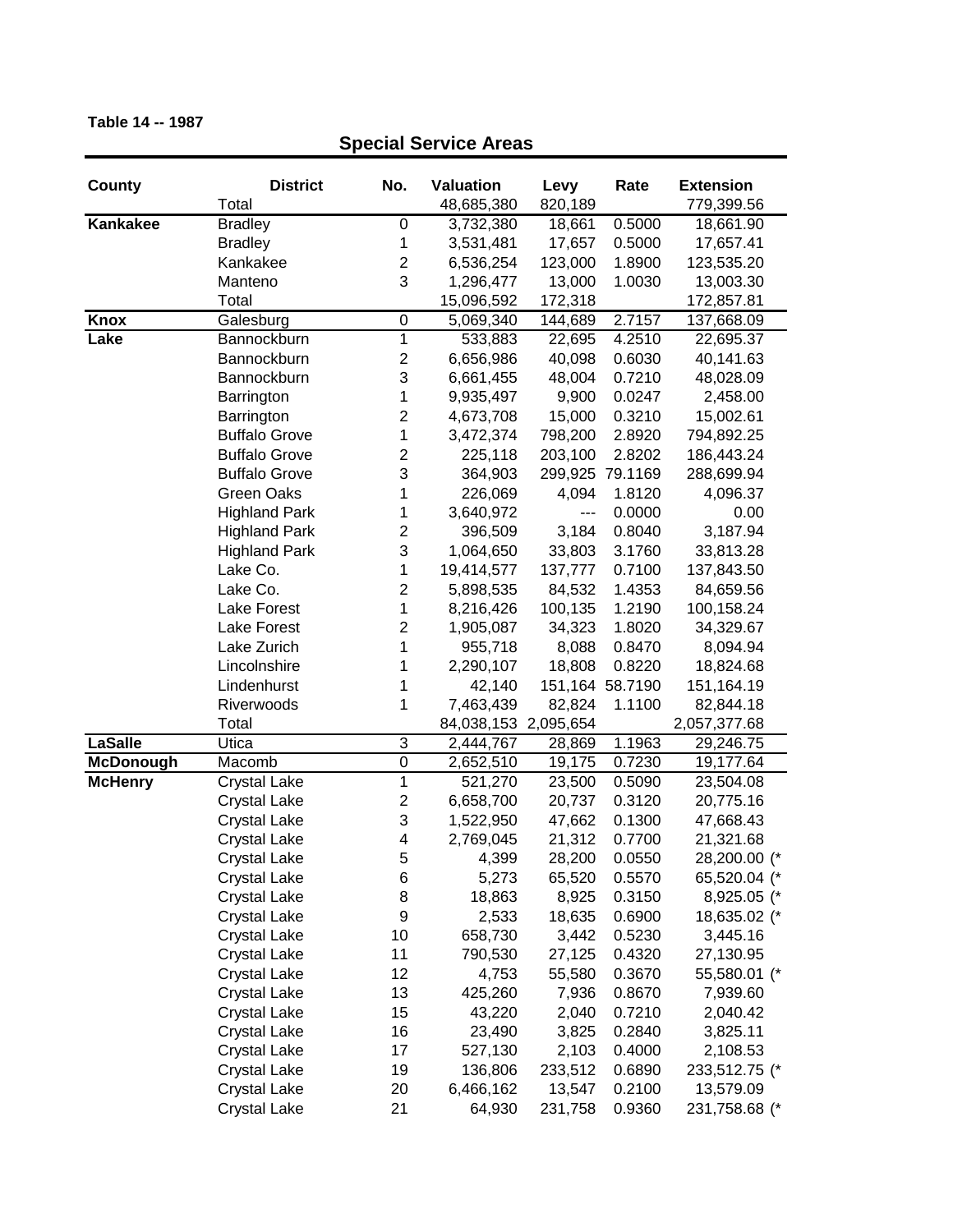## **County District No. Valuation Levy Rate Extension Special Service Areas** Crystal Lake 22 271,460 3,968 0.4620 3,968.75 Crystal Lake 23 272,480 20,321 0.4580 20,321.56 Crystal Lake 24 2,643 17,415 0.9110 17,415.02 (\* Crystal Lake 25 29,620 376 0.2720 376.77 Crystal Lake 26 114,850 9,137 0.9570 9,138.61 Crystal Lake 27 159,170 677 0.4260 678.06 Crystal Lake 28 71,310 20,880 0.2810 20,880.28 (\* Crystal Lake 29 161,250 3,154 0.9570 3,155.67 Crystal Lake 30 9,465 6,096 0.4100 6,096.40 (\* Crystal Lake 31 5,525 30,001 0.0100 30,001.33 (\* Crystal Lake 32 548,170 26,121 0.7660 26,125.80 Crystal Lake 33 878,690 18,442 0.0990 18,443.70 Crystal Lake 35 599,330 170,257 0.4080 170,257.66 Crystal Lake 36 94,610 296,580 0.4770 296,580.72 (\* Crystal Lake 37 8,038 78,635 0.2990 78,635.69 (\* Crystal Lake 38 236,430 6,553 0.7720 6,553.85 Marengo 0 1,337,851 9,000 0.6730 9,003.79 Mchenry 0 648,592 109,240 16.8430 109,242.42 Spring Grove 0 2,442,720 23,600 0.9670 23,621.08 Woodstock 1 3,369,850 37,800 1.1220 37,809.62 Woodstock 2 8,719,530 97,607 1.1200 97,658.77 Woodstock 3 250,280 25,600 10.2290 25,601.21 Total 40,875,908 1,826,819 1,827,036.52 **Madison** Alton 0 1,204,860 30,575 2.5380 30,579.35 Madison Co. 0 56,877,418 528,971 0.9310 529,528.76 Wood River 0 1,219,410 22,500 1.8460 22,510.31 Total 59,301,688 582,046 582,618.42 **Mason** Mason Co. 0 95,230,481 210,000 0.2206 210,078.44 **Montgomery** Montgomery Co. 0 43,615,170 166,100 0.3810 166,173.81 **Morgan** Morgan Co. 0 333,950 2,500 0.7487 2,500.29 **Peoria** Peoria 1 262,940 28,800 10.9531 28,800.03 Peoria 2 2,325,490 3,050 0.1312 3,050.99 Peoria 3 3,482,400 46,154 1.1000 38,306.32 Peoria 1 4 2,183,590 4,877 0.2234 4,878.13 Peoria 5 262,940 3,300 0.9200 2,418.97 Total 8,517,360 86,181 77,454.44 **Rock Island** Moline 2 5,986,598 73,649 1.1690 69,983.33 Moline 3 438,138 7,102 1.5378 6,737.68 Rock Island Co. 0 2,595,385 5,000 0.1928 5,003.90 Rock Island Co. 1 7,109,798 53,150 0.7478 53,167.06 Total 16,129,919 138,901 134,891.97 **St. Clair** Belleville 0 10,214,092 224,521 1.1924 121,792.83 O'Fallon 1 938,204 1,500 0.1599 1,500.19

O'Fallon 2 1,335,941 1,500 0.1123 1,500.26 O'Fallon 3 534,187 1,500 0.2809 1,500.53 Sauget 0 24,748,798 1,100,304 4.4460 1,100,331.57 Total 37,771,222 1,329,325 1,226,625.38

**Tazewell** Washington 0 42,685,055 75,000 0.1500 64,027.58